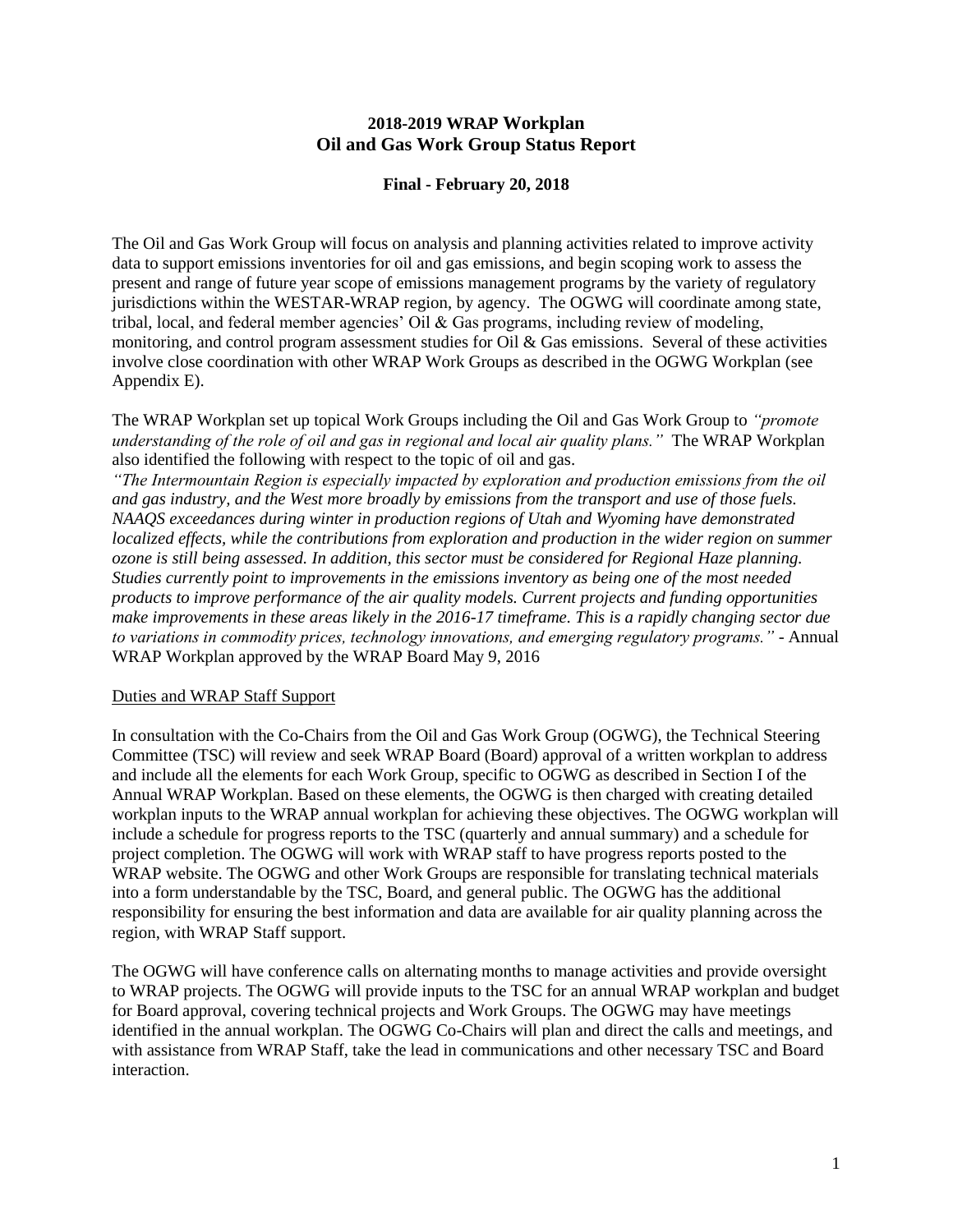WRAP Staff will provide support for OGWG calls and meetings. WRAP Staff will assist with arranging and documenting OGWG calls and meetings, prepare TSC workplan inputs and budgets for review and action, assist with status reports on the OGWG's activities, and provide status reports on the deliverables, budgets, and timelines for the WRAP's technical projects.

## Processes

The OGWG is to conduct their business on a consensus basis. Consensus has the following parameters:

- Consensus is agreement.
- Consensus is selection of an option that everyone can live with.
- Consensus may not result in the selection of anyone's first choice, but everyone is willing to support the choice.
- Consensus is not a majority vote.

When the OGWG cannot reach a consensus on an issue it will be referred to the TSC. If the TSC cannot reach a consensus on the issue it will be referred to the WRAP for resolution.

## Coordination

Through the TSC, the OGWG will coordinate with the following work groups and committees as needed to ensure activities conducted in WRAP projects, and under the auspices of the OGWG provide needed support:

- 1. Tribal Data Work Group (TDWG);
- 2. Regional Technical Operations Work Group (RTOWG);
- 3. Fire and Smoke Work Group (FSWG);
- 4. Regional Haze Planning Work Group (RHPWG);
- 5. WESTAR Planning Committee;
- 6. WESTAR Technical Committee; and
- 7. Other groups as designated by the Board in the annual Workplan process.

# OGWG Structure

The OGWG Co-Chairs were designated by the TSC and approved by the WRAP Board to lead and execute the Workplan objectives associated with the OGWG. OGWG members have applicable oil and gas expertise and provide appropriate geographic representation from the WRAP member agencies (state, tribal, local, federal) to the greatest extent possible. OGWG members will be approved by the TSC. All OGWG Co-Chairs and members are appointed for two-years. Additional individuals with applicable oil and gas expertise will be encouraged to participate in the OGWG as advisors. The OGWG structure, including identification of Co-Chairs, members, and advisors is attached and will be updated as necessary.

#### Project Teams

Project Teams are intended to enable non-members of the WRAP to express interest and sponsor analysis or planning projects within the scope and topics of the WRAP Charter and Strategic Plan. Project Teams will be associated with a discrete, defined project for which the non-member sponsor is providing funding and expertise resources. The Project Teams are intended to allow sponsor participation and will include members of WRAP Work Groups and TSC, WRAP Staff, and non-member sponsors. Information will be included in the Annual Workplan to define the scope, membership and duration of each Project Team.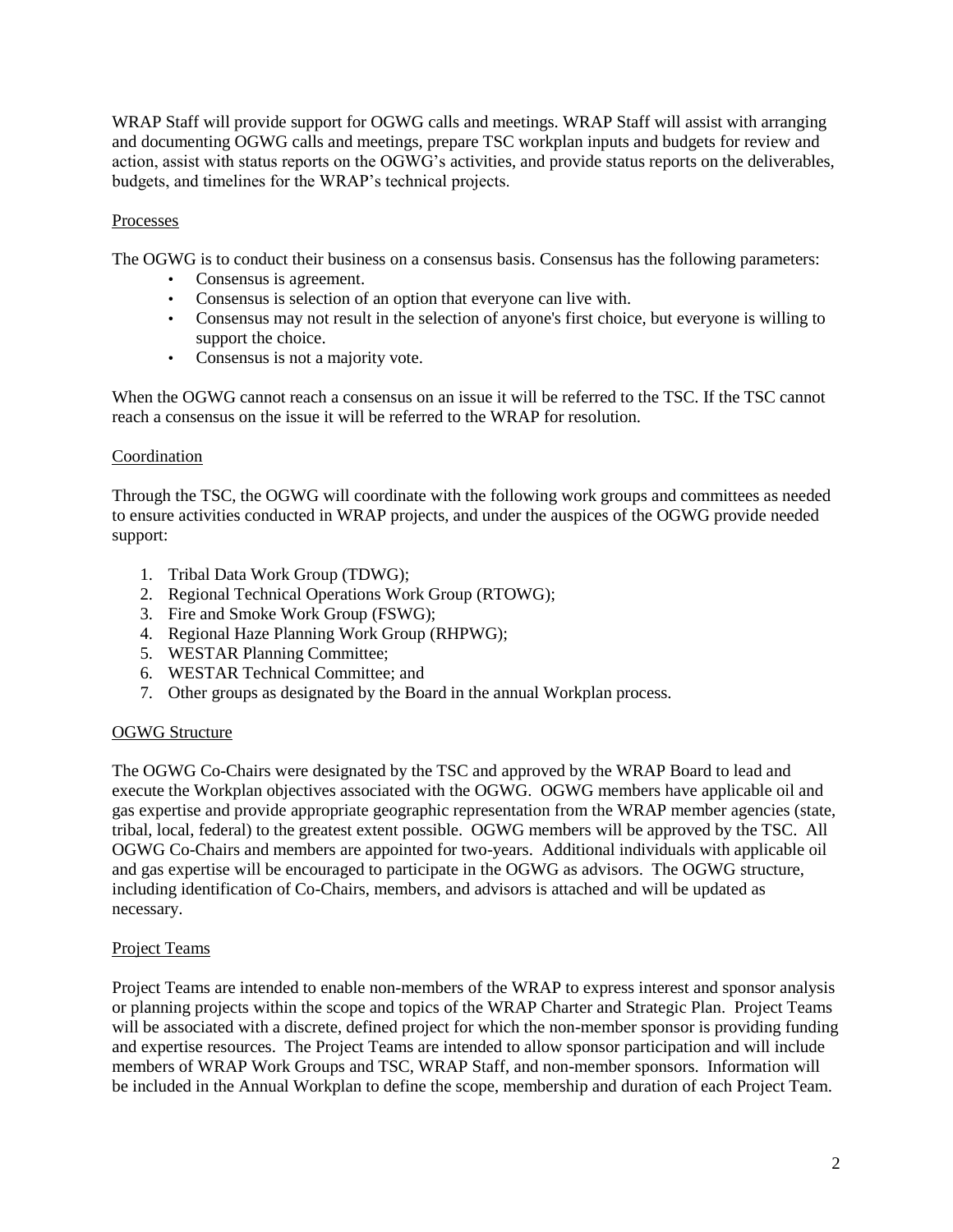Project Teams that may be beneficial to the OGWG as future funding allows:

- Continue the Drill Rig 1-hour  $NO<sub>2</sub>$  Collaborative Study
- Implement the Collaborative Air Landscape-Scale Management Pilot (CALM) Study Oil and Gas development impacts in the intermountain west

Project Team Update:

- CALM Study The CALM Study is awaiting federal funding for implementation.
- Drill Rig 1-hour NO2 Collaborative Study

The purpose of this Study is to collect ambient measurements adjacent to operating drilling rigs to evaluate actual 1-hour NO<sub>2</sub> impacts from drilling operations. In addition, sufficient data would be collected regarding emissions from drilling operations that could be used to verify  $NO<sub>2</sub>$  air quality models. The data were collected during two field studies in the fall of 2014. One field study was conducted in the Denver-Julesburg Basin of Colorado and the other was conducted on the north slope of Alaska.

To provide direction and guidance for the Study, the Study participants formed a Study Management Team involving the BLM, EPA OAQPS, Wyoming DEQ, and API. WESTAR and WRAP provide overall administrative and other assistance to the Study Management Team. The Study Management Team has continued efforts to seek additional funding for contractor assistance with the Study and additional funding was secured in 2017. Continued contractor assistance through WESTAR will provide for general study coordination and data analysis coordination.

A Model Evaluation Workgroup was formed to further process the Alaska and Colorado field studies data and to conduct the modeling to assess model performance. EPA is providing leadership for two functional Working Groups that have been active since late 2015 to review, analyze, and reformat the field studies data, which will be followed by dispersion modeling to assess model performance compared to the collected ambient data. With the additional funding, consulting services will assist the work of the Working Groups.

Once the work of the Working Groups is complete, they will summarize and document findings and conclusions, perhaps in technical journal articles, and then submit recommendations to the EPA for making improvements to applicable regulatory dispersion models. Available funding is anticipated to provide Study support through mid-2018.